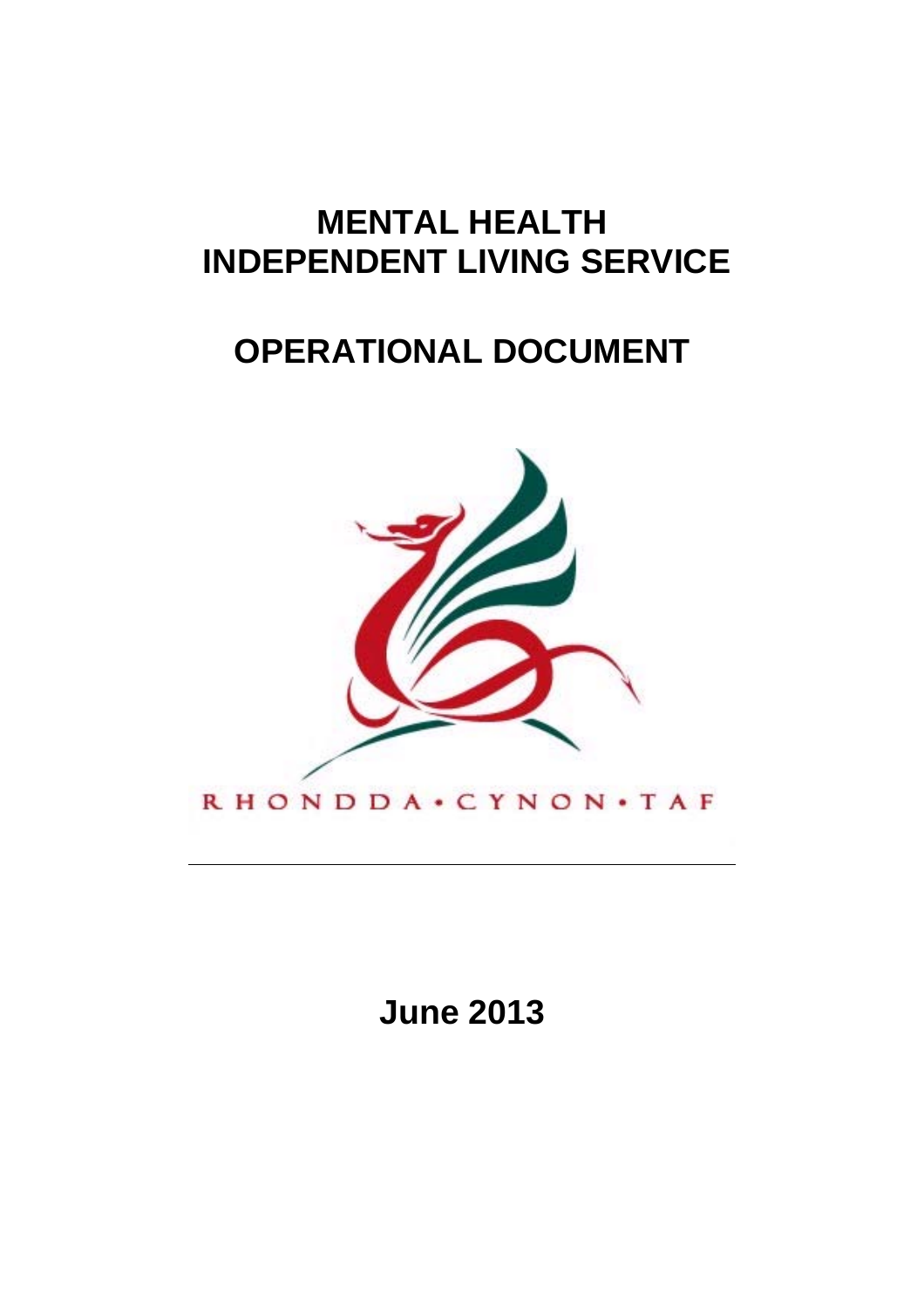## **CONTENTS PAGE**

| 1.  | <b>Purpose</b>                                 | $\mathbf{3}$            |
|-----|------------------------------------------------|-------------------------|
| 2.  | Introduction to the Independent Living Service | $\mathbf{3}$            |
| 3.  | <b>Access to Services</b>                      | $\overline{\mathbf{4}}$ |
| 4.  | Who can receive services?                      | 5                       |
| 5.  | <b>Timescales</b>                              | 6                       |
| 6.  | <b>Individual Plan</b>                         | $6\phantom{1}$          |
| 7.  | <b>Discontinuation of Service</b>              | $\overline{7}$          |
| 8.  | <b>Transport</b>                               | 8                       |
| 9.  | <b>Service Charges</b>                         | 8                       |
| 10. | <b>Hours of Service</b>                        | 8                       |
| 11. | <b>Working Relationships</b>                   | 9                       |
| 12. | <b>Rights of Individuals who receive ILS</b>   | 9                       |
| 13. | <b>Legislation, Policies and Guidelines</b>    | 10                      |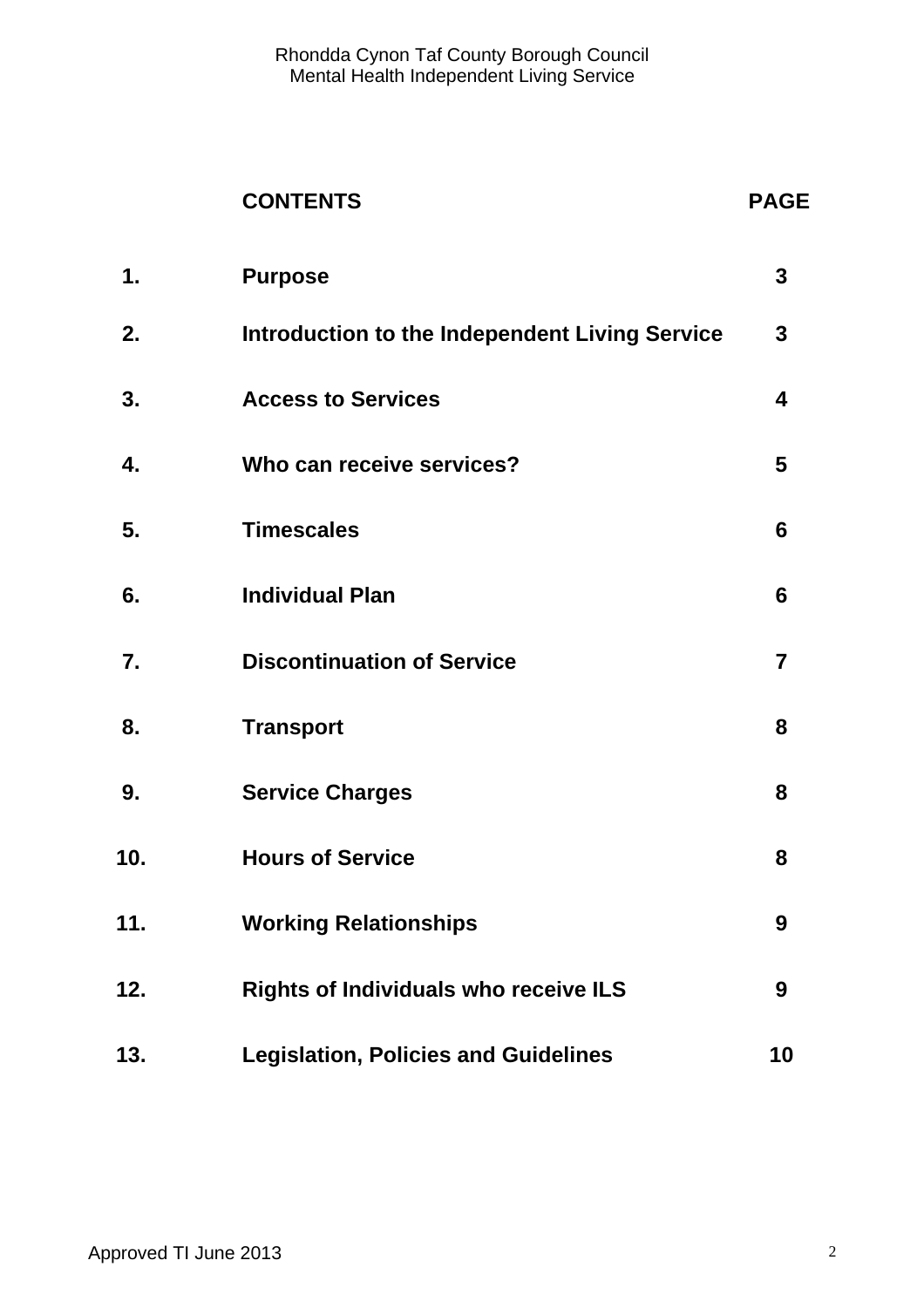#### **1. Purpose**

 The purpose of this policy is to provide a document for internal Local Authority Services and external agencies to understand the role and function of the Mental Health Independent Living Service (ILS).

 It will enable common standards of practice, language and operational systems by which all the Independent Living Service Teams function. This is an evolving policy and it will be reviewed following implementation once the impact of the Mental Health Measure has become apparent.

### **2. Introduction to the Independent Living Service**

 ILS works in close collaboration with individuals who receive ILS, carers and partner agencies to form part of a range of services for people with mental health needs in Rhondda Cynon Taff.

 The focus of the service is to provide support to people with mental health issues on a one to one, or group basis, at a pace appropriate to the individual to:

- promote recovery
- promote independence
- maximise an individuals' potential
- promote social inclusion
- prevent deterioration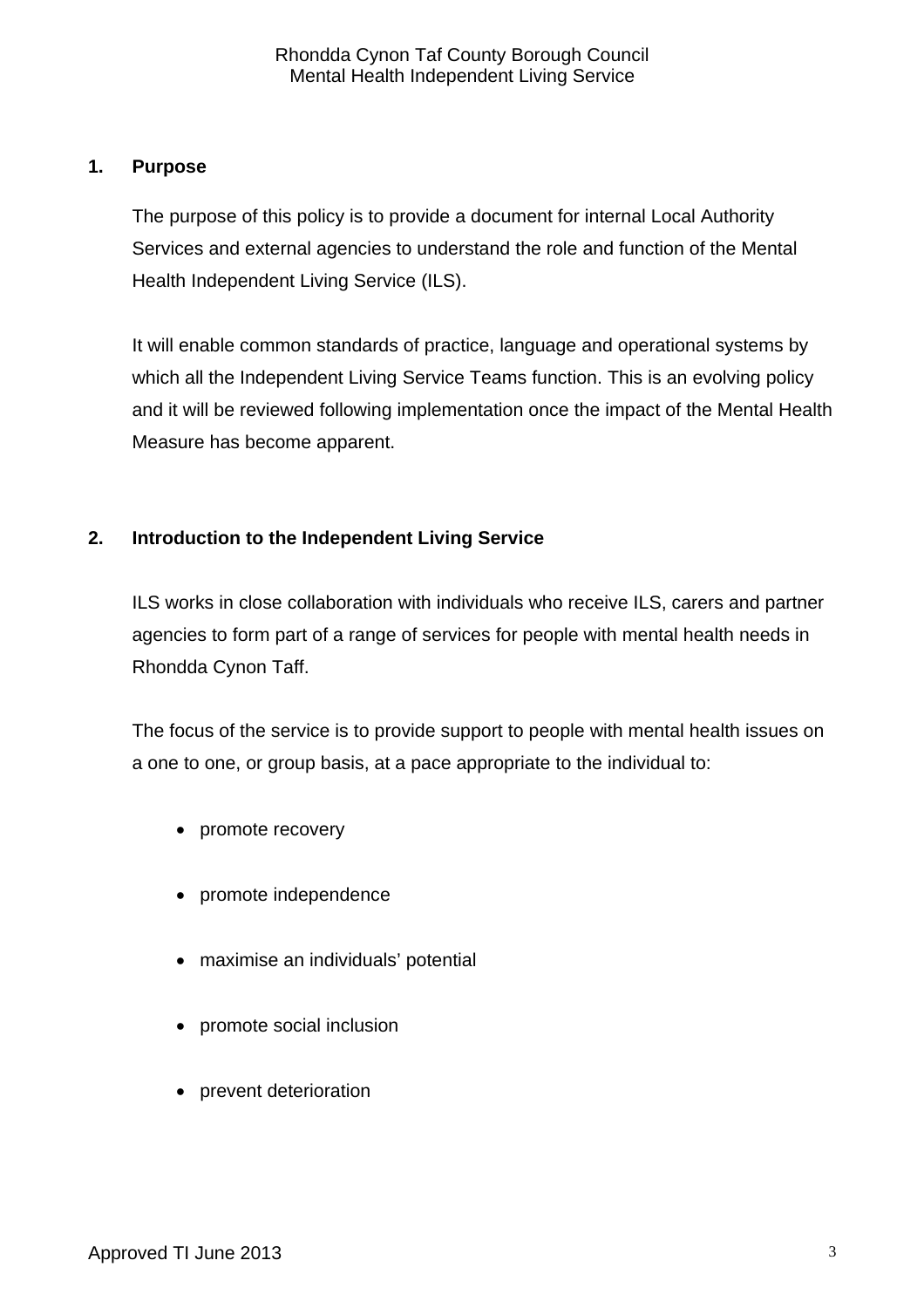#### **3. Access to the Service in order of priority**

- The service can be accessed by Community Mental Health Teams under the Mental Health (Wales) Measure Part 2 Care and Treatment Planning (CTP) process. To make a referral, a copy of the Assessment, Care and Treatment Plan, including the Risk Assessment, will be passed to the Independent Living Service Officer by the Care Co-ordinator. Where the need for transport provision has been identified, the relevant transport needs assessment with review dates, will need to be included.
- The service can be accessed by Community Teams under both the Care and Treatment Planning (CTP) process (as above) and the Unified Assessment process (UAP) where the Mental Health Domain is triggered and the equivalent UAP paperwork to that outlined above is provided. Young people whose transition from Childrens Services to Adults Services is being co-ordinated across the teams may also be referred if their mental health needs are such that ILS provision is suitable.
- The service can be accessed by the Primary Care Mental Health Support Service on behalf of individuals under Part 1 of the Mental Health (Wales) Measure. Where someone may benefit from attending a structured course the ILS Officer (ILSO) in the respective Locality should be contacted. Contact details and brief information for the patient will be taken by the ILSO if the course requested from the Part 1 Brochure appears appropriate.
- The Independent Living Service Managers or the Direct Service and Commissioning Manager may plan initiatives for ILS in collaboration with community based agencies such as Communities First where agendas compliment one another. Some events such as awareness raising will not require a referral with basic details, for others accessing a more specific programme or activity, such details should be given to the Independent Living Service Officers.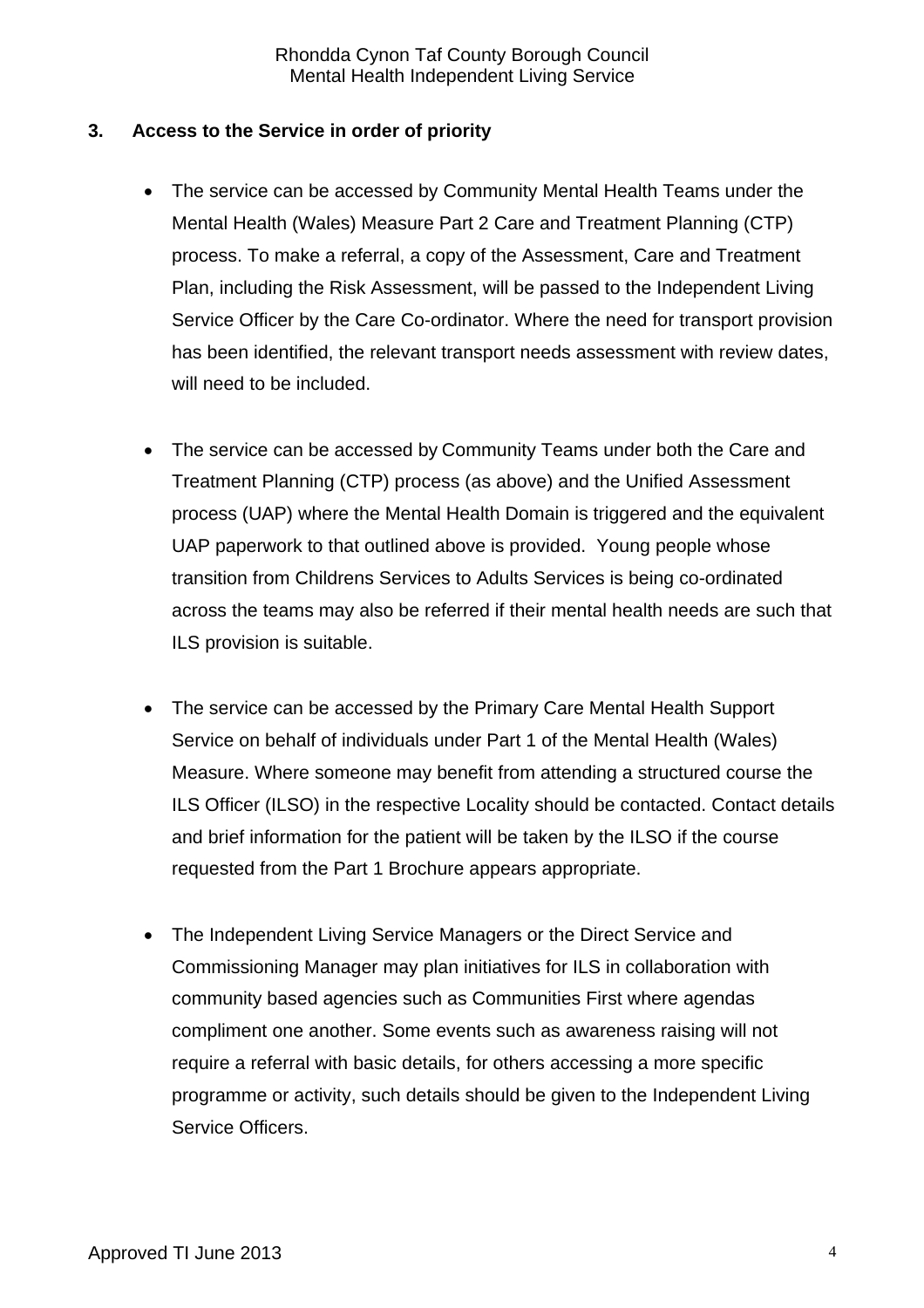#### **4. Who can receive services?**

Services will be provided to people with:

- Severe and enduring mental disorders which are associated with significant disability.
- A mental disorder where there is a significant risk of harm to self and / or others.
- Complex needs that have required treatment under the Mental Health Act 1983, and require support on, and / or following discharge
- Co-occurrence i.e. substance misuse or learning disability (plus an assessed mental health need)
- Physical disabilities (plus an assessed mental health need)

The Independent Living Service supports people who have:

- The need to learn or re-learn the skills necessary for independent living
- Support needs to maintain a tenancy / home, or those moving from one housing arrangement to another
- Issues that affect the ability to participate in the activities associated with daily living
- The need for continued support to maintain current functioning and wellbeing and prevent deterioration
- The need for timely, short term interventions to reduce the likelihood of entering secondary services
- The need for initial support to identify and / or access leisure, education and other appropriate meaningful occupational activities.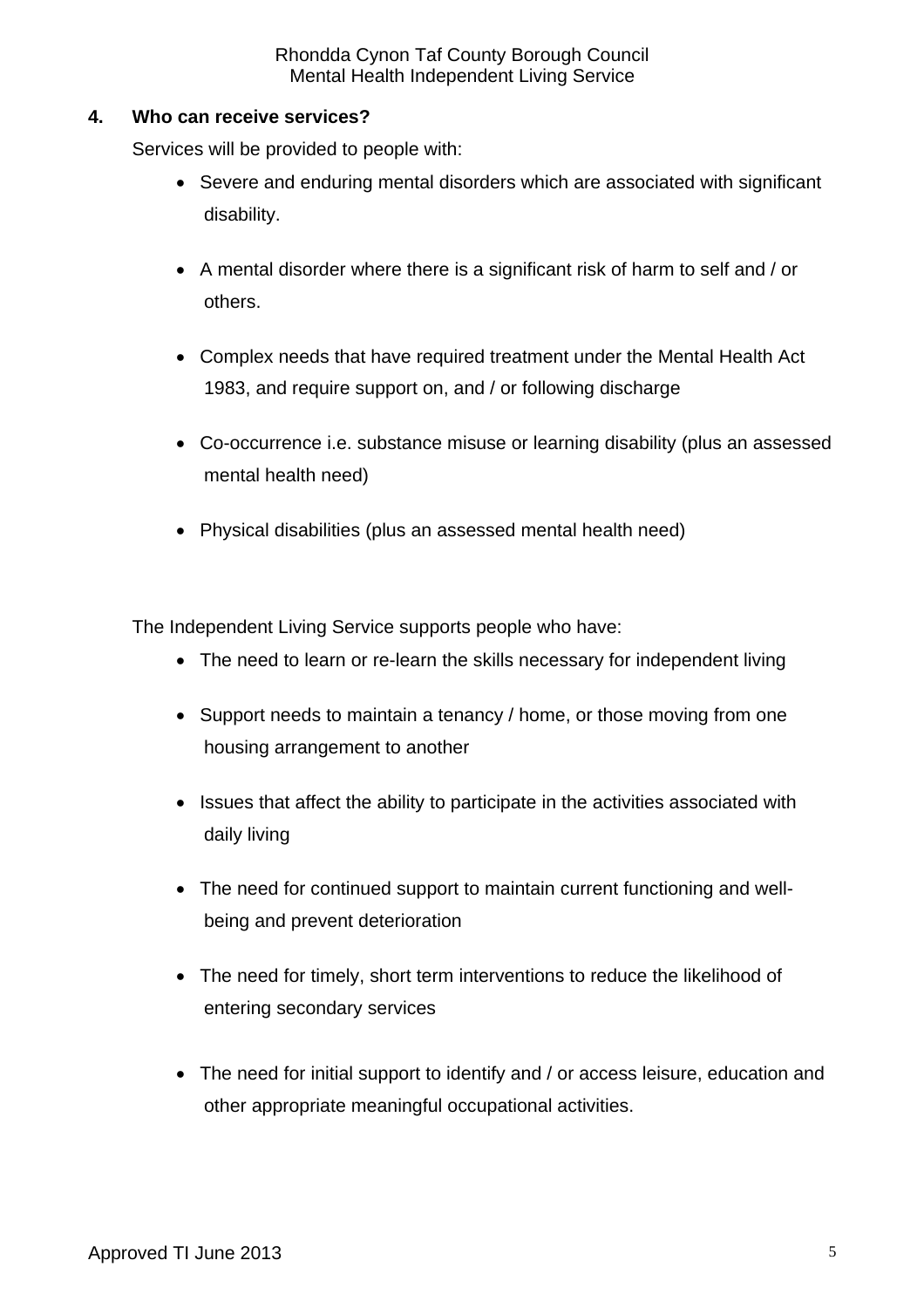#### **5. Timescales**

 All new referrals from secondary and primary care to the Independent Living Service will be responded to within agreed time scales to ensure that support is provided at the earliest opportunity.

- Allocation of new referrals to the key worker will be made within seven working days.
- Initial contact with the individual who has been referred to ILS will be made within five working days after allocation.
- An initial meeting with the individual who has been referred to ILS will be arranged to be completed within ten working days after allocation.
- The Individual Plan will be completed with the individual who has been referred to ILS within twenty working days after allocation and signed by all parties.

These time scales are set out in the Service Standards and are audited twice a year.

#### **6. Individual Plan**

 The Individual Plan focuses on the relevant identified needs shown on the individuals Care and Treatment Plan as part of the Care and Treatment Planning process or their Care Plan under the Unified Assessment process.

 The individual will be allocated a member of staff to act as their key worker. The key worker will be responsible for devising, monitoring and evaluating progress in respect of the Individual Plan. This will be undertaken jointly with the individual in receipt of ILS, and where applicable their carer.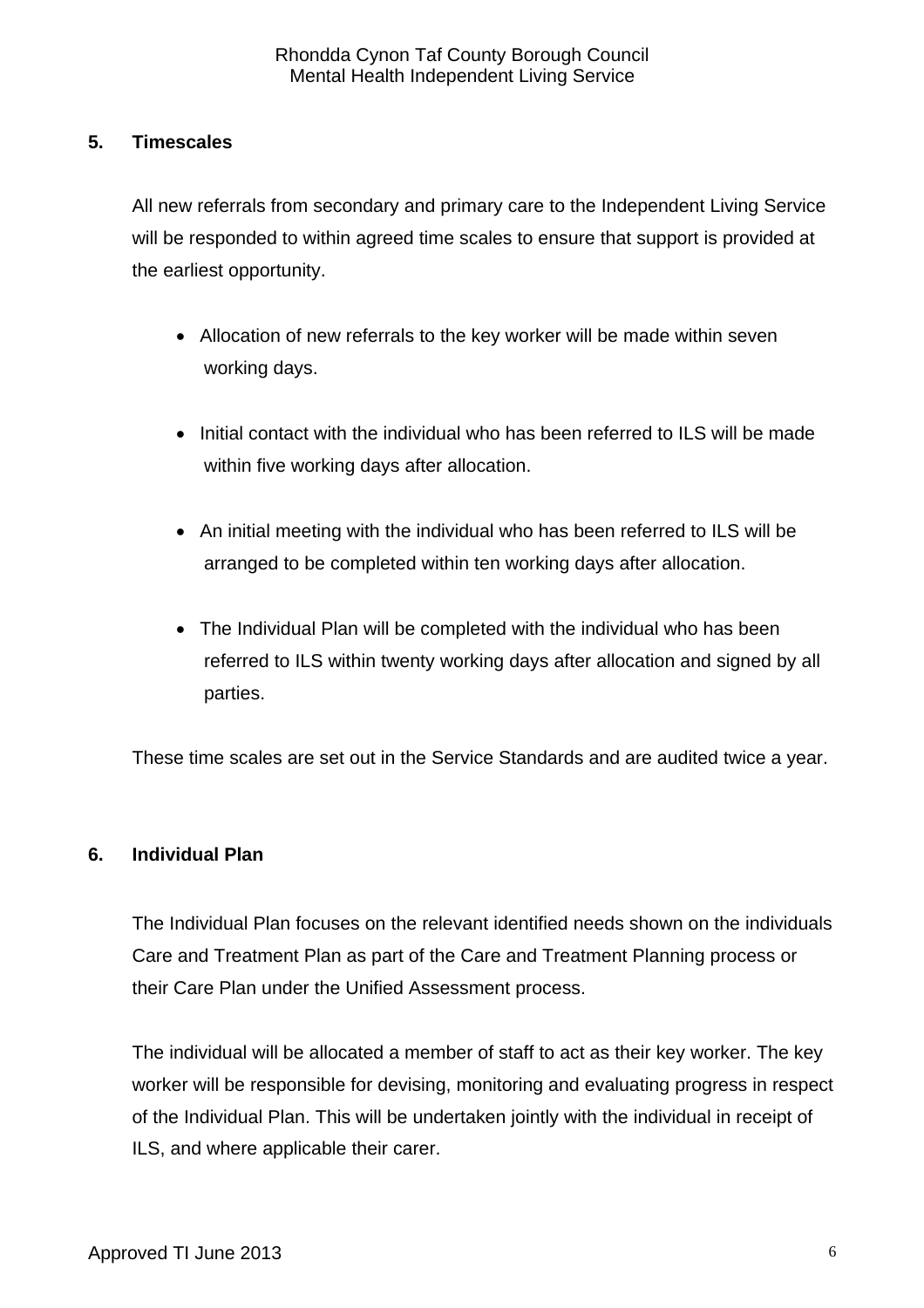The plan will identify specific objectives, the outcomes sought and show how the individual's identified needs will be met. The views, ideas and opinions of the individual who has been referred to ILS will fully inform the process.

 The Plan will serve as a contract between the individual who receives ILS, the Independent Living Service and the Care Co-ordinator. The individual in receipt of ILS will be given a copy of the completed plan.

 The key worker will complete regular progress reports in respect of the plan with the individual in receipt of ILS and other relevant people. An initial progress report will be completed after six weeks and three monthly thereafter. The individual in receipt of ILS and Care Co-ordinators will be provided with a copy of the progress report in order to inform CTP or UAP reviews.

 In addition to scheduled reviews, care plans and provider plans can be reconsidered as and when needs change. Care plans can only be amended by Care Coordinators, the Individual Plan can be changed by ILS staff if the assessed needs remain unchanged but the way of meeting them requires updating/amending. In the best interest of the individual in receipt of ILS, communication and timely feedback between Care Co-ordinator and ILS staff is essential.

 Risk assessments will be completed for each service user where appropriate and risk management plans will be devised if necessary, in accordance with Rhondda Cynon Taf's Risk Assessment Policy.

### **7. Discontinuation of Service**

 For those with assessed needs, a CTP or UAP review will be undertaken before services are withdrawn.

 For groups and services planned and delivered in collaboration with community partners, start and finish dates will be set when programmes are devised.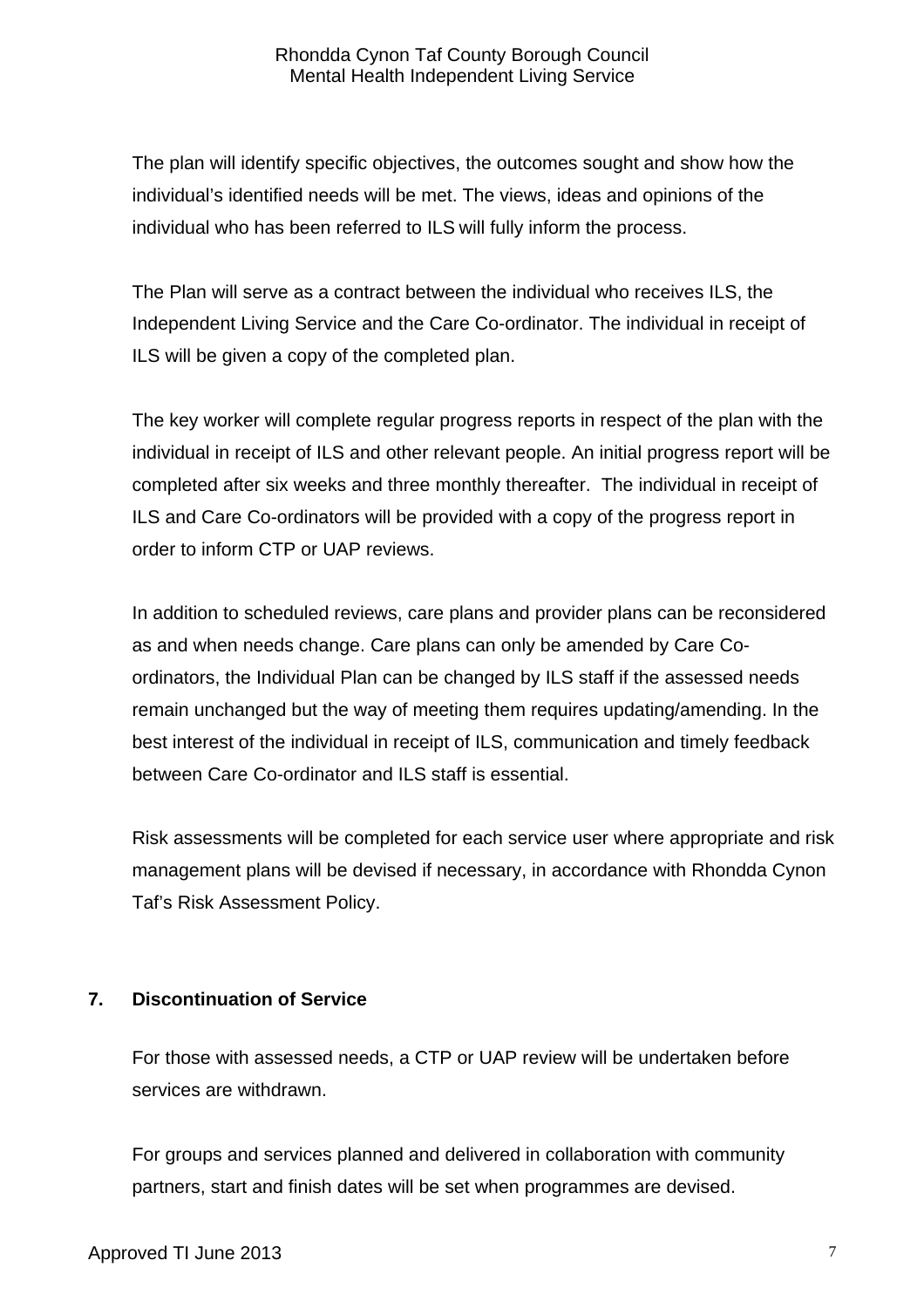#### **8. Transport**

 The service offers a range of support programmes to promote independent travel and this will actively be encouraged, with a view to individuals travelling independently. This will not only enable them to participate in activities organised by Mental Health Services in RCT, but also to live more socially inclusive lives.

 Transport will only be provided if the individual in receipt of ILS has been assessed as requiring this service. The Integrated Transport Unit will agree the method of transport. This decision will be based upon availability and appropriateness. If this service is provided, the key worker will undertake an initial progress report after 6 weeks. Beyond this period any transport arrangements will be reviewed on a regular basis.

#### **9. Service charges**

 The service will operate within the current guidelines of Rhondda Cynon Taf's Fairer Charging Scheme.

#### **10. Hours of Service**

 Support can be provided between the hours of 8.30 am and 5 pm from Monday to Friday. Limited support could be available during the evenings and weekends, dependent on the individuals assessed needs. Protocols and contingency plans are in place with regard to management support and crisis support out of normal office hours i.e. 8.30am – 5.00pm (4.30pm on Fridays).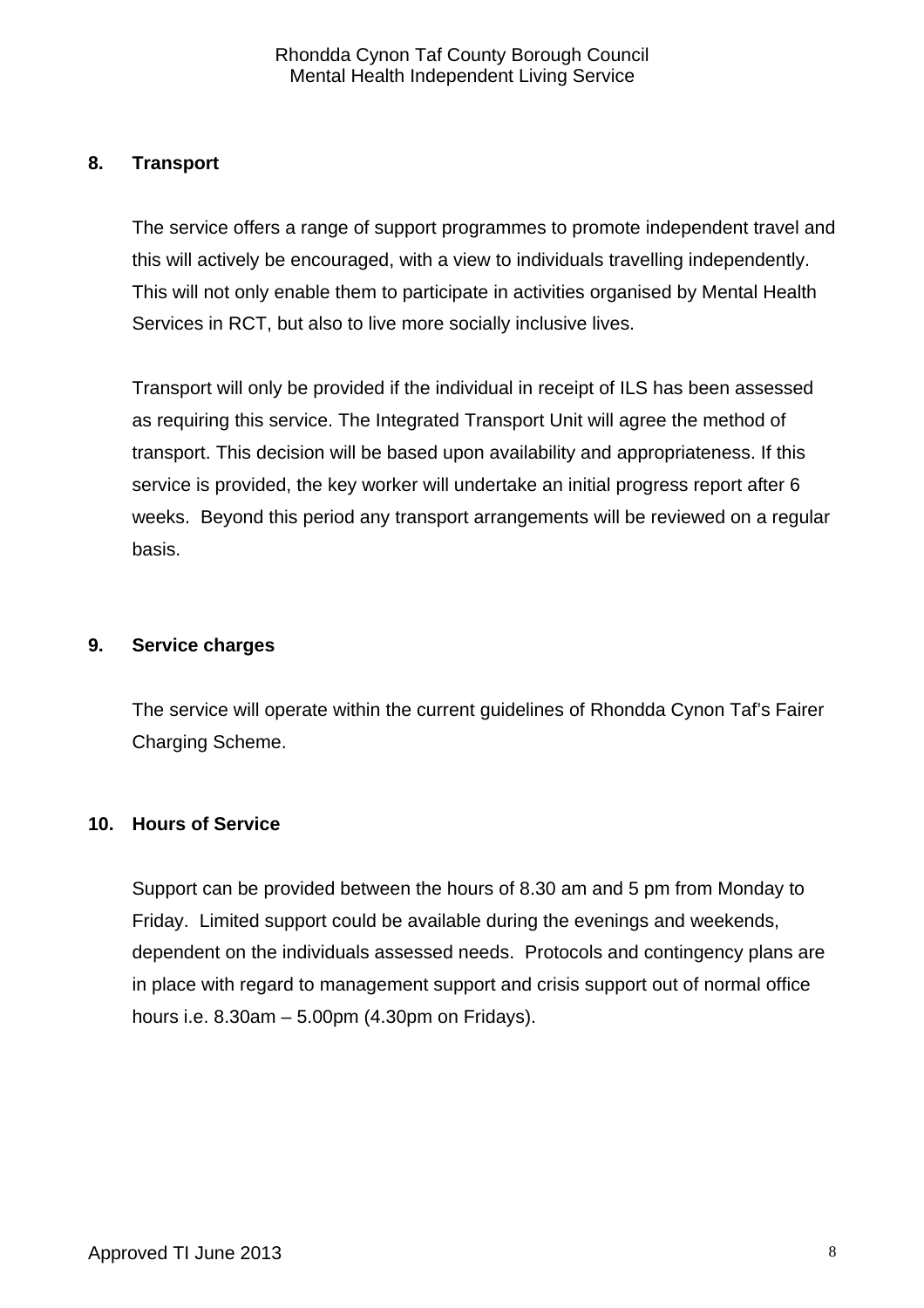Rhondda Cynon Taf County Borough Council Mental Health Independent Living Service

#### **11. Working Relationships - internal and external**

The Service has close working relationships with the following:

- Cwm Taf Health Board
- Interlink including service user and carer initiatives
- RCT Communities First (Area Regeneration)
- New Horizons
- Age Concern Morgannwg
- RCT Carers Project
- Social Care Workforce Development Partnership
- RCT Leisure and Education and Lifelong Learning Services
- Social Housing Providers

 We will also strive to actively promote positive working partnerships with other voluntary and independent sector service providers.

#### **12. Individuals who receive ILS have the Right to:**

- access information and their files. Each individual will be advised of the relevant Divisional information leaflets if the subject is raised with their key worker.
- independence, privacy, dignity and respect.
- make informed personal choices.
- be treated equally.
- be respected regardless of identity, including their culture, race, religion, gender, sexual preferences or disability will.
- expect that all information relating to their support will be treated confidentially.
- comment or complain about any aspect of the service they receive. Each individual will be advised of the Divisional Complaints and Compliments leaflet if the subject is raised with their key worker.